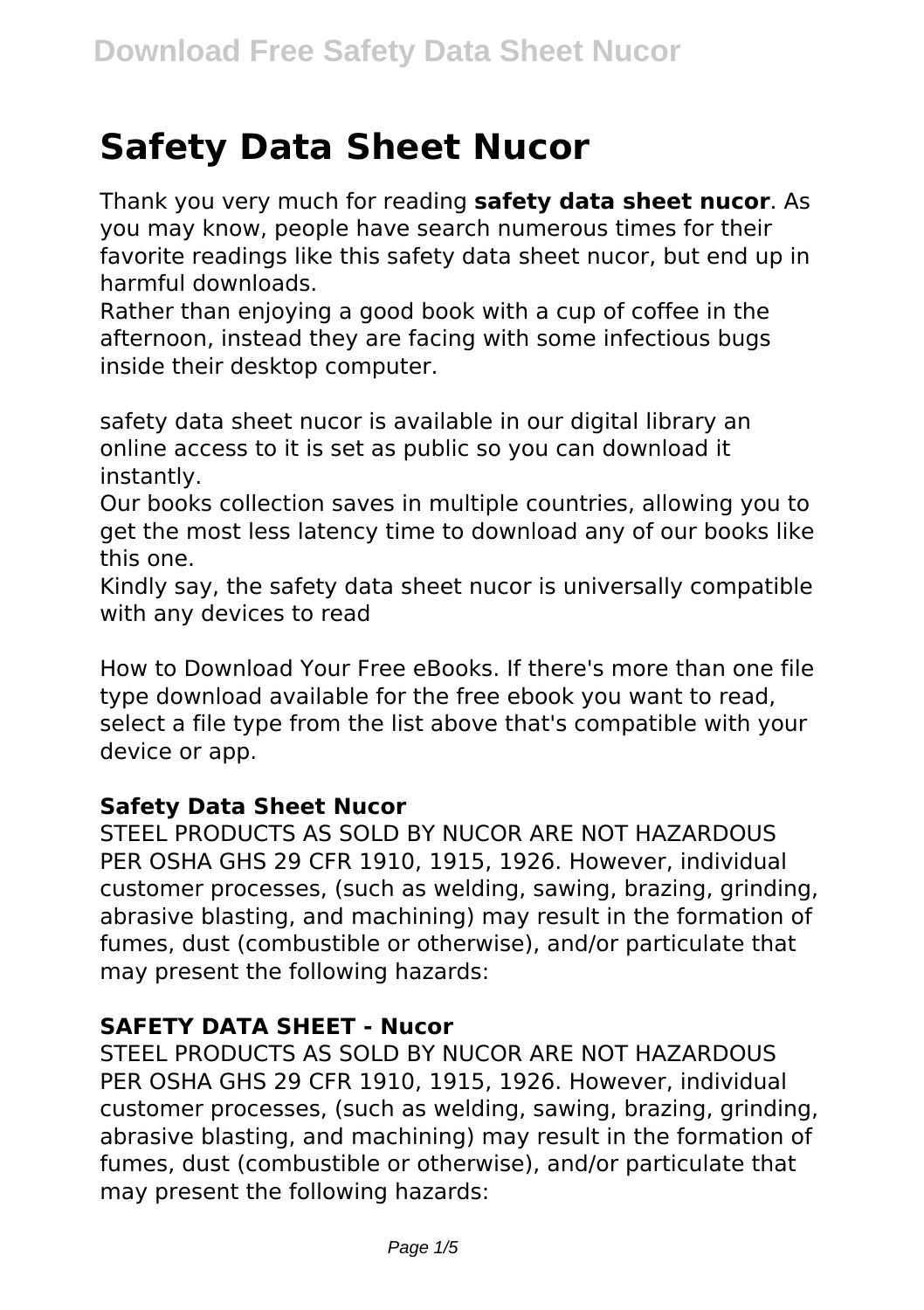## **SAFETY DATA SHEET - Nucor**

SAFETY DATA SHEET. 1. CHEMICAL PRODUCT AND COMPANY IDENTIFICATION . Trade Name: Carbon and Alloy Steels . CAS Number: Not applicable. Synonyms: Steels. Use/Description: Plate products. Company Identification: 24 Hour Contact – CHEMTREC 1-800-424-9300 Nucor Steel Hertford County PO Box 279 . Winton, North Carolina 27986

#### **SAFETY DATA SHEET - Nucor**

Download the Nucor SDS (Safety Data Sheet) PDF - Petersen Aluminum

#### **Nucor SDS (Safety Data Sheet) - Petersen Aluminum**

Nucor Steel – Arkansas 7301 E. County Road 142 Blytheville, AR 72315 Safety Officer [8:00 am – 5:00 pm]: 1-(870) 762-2100 Nucor Steel – Berkeley 1455 Hagan Avenue Huger, SC 29450 ... SAFETY DATA SHEET . Sheet Steel Page 2 of 8 Revision Date: 12/21/2015 Hazard Statement(s)

#### **SAFETY DATA SHEET - Mill Steel Company**

EMERGENCY OVERVIEW STEEL PRODUCTS AS SOLD BY NUCOR ARE NOT HAZARDOUS PER OSHA GHS 29 CFR 1910, 1915, 1926. However, individual customer processes, (such as welding, sawing, brazing, grinding, abrasive blasting, and machining) may result in the formation of fumes, dust (combustible or otherwise), and/or particulate that may present the following hazards:

#### **SAFETY DATA SHEET - Nucor Tubular**

Safety Data Sheets aren't exactly the most exciting things in the world, but they are one of the most important. We take them seriously because to us, there's nothing more serious than workplace safety. That's why we make it a point to be as comprehensive as possible regarding the proper procedures for handling and working with our steel ...

# **Nucor Fastener | Our Quality | SDS**

STEEL PRODUCTS AS SOLD BY NUCOR ARE NOT HAZARDOUS PER OSHA GHS 29 CFR 1910, 1915, 1926. However, individual customer processes, (such as welding, sawing, brazing, grinding, abrasive blasting, and machining) may result in the formation of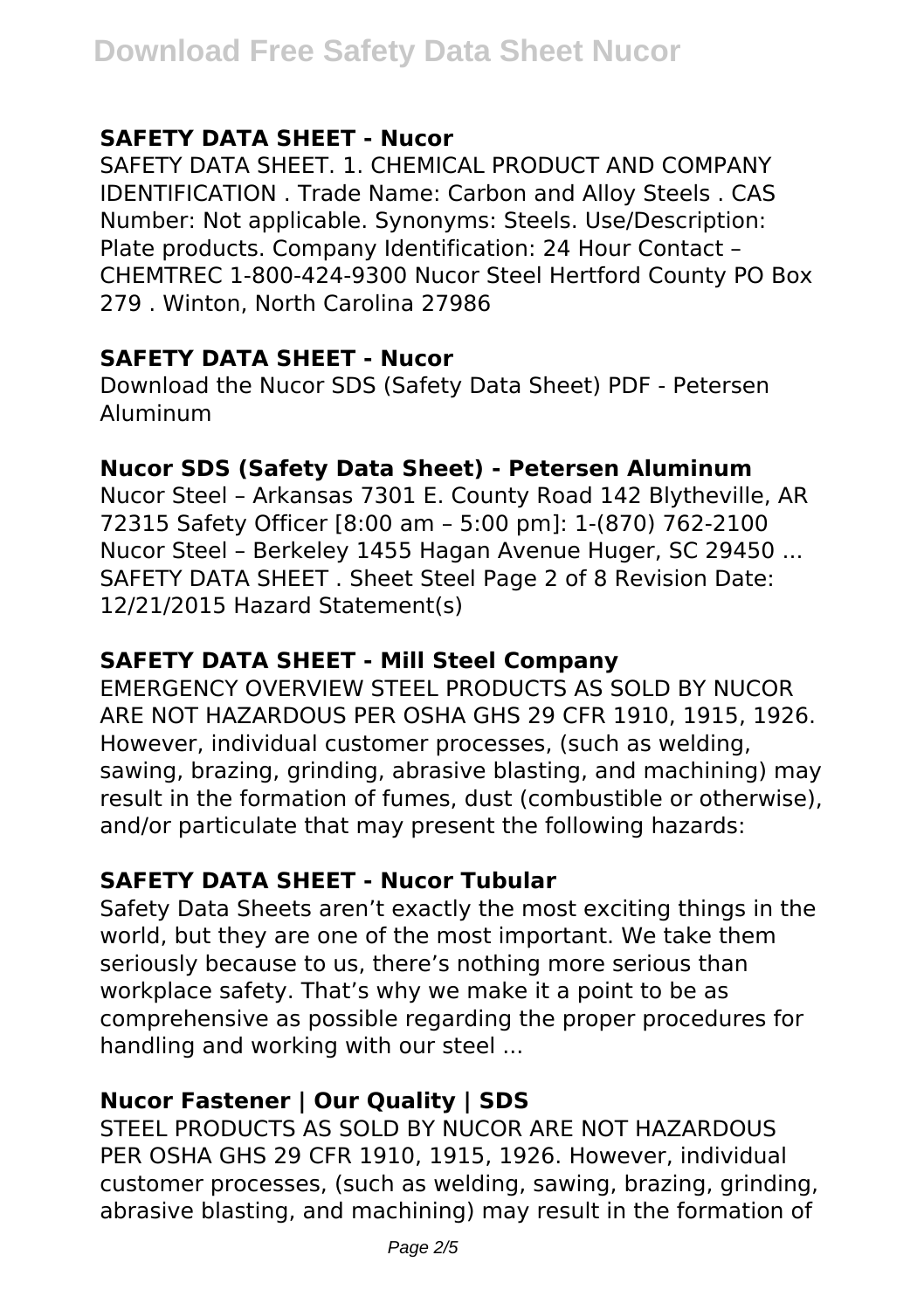fumes, dust (combustible or otherwise), and/or particulate that may present the following hazards:

## **SAFETY DATA SHEET - Harris Supply Solutions**

At Nucor, we talk a lot about safety, sustainability and taking care of our customers. We also work really hard to back up our promises with real, measurable results. ... Safety Data Sheets. Safety Data Sheets provide comprehensive information about a substance or mixture for use in workplace chemical management.

#### **Nucor Certifications and Awards**

The Nucor team is focused on providing you with high quality product and unmatched customer service. STEEL Nucor is a leading North American producer of merchant bar & rebar, engineered bar, structural steel, carbon steel plate, and sheet steel products and technologies thanks to an ongoing commitment to innovation.

#### **Nucor Products**

Nucor Grating Safety Data-Sheet (MSDS) Database. Nucor Grating does not engage in the changing or recombining of the chemical composition of its raw materials. As such, we rely strictly upon information as supplied to us by our various suppliers.

# **Safety Data Sheets - Nucor Grating Bar Grating Products**

SAFETY DATA SHEET. Page 1 of 7 Revision Date: 11/1/2018. 1. CHEMICAL PRODUCT AND COMPANY IDENTIFICATION. Trade Name:Merchant, rebar, structural, and sheet steel. CAS Number: Not applicable. Synonyms: Carbon Steels. Use/Description: Bar and structural steel products, billets (sheet steel for Castrip®). grinding balls. Nucor Mill Locations 24 Hour Contact –CHEMTREC 1-800-424-9300.

# **SAFETY DATA SHEET**

Spec Sheets/Sales Literature. You will need Adobe Acrobat Reader to view the documents on this page. You can download Adobe Acrobat Reader here.Contact us if you have ...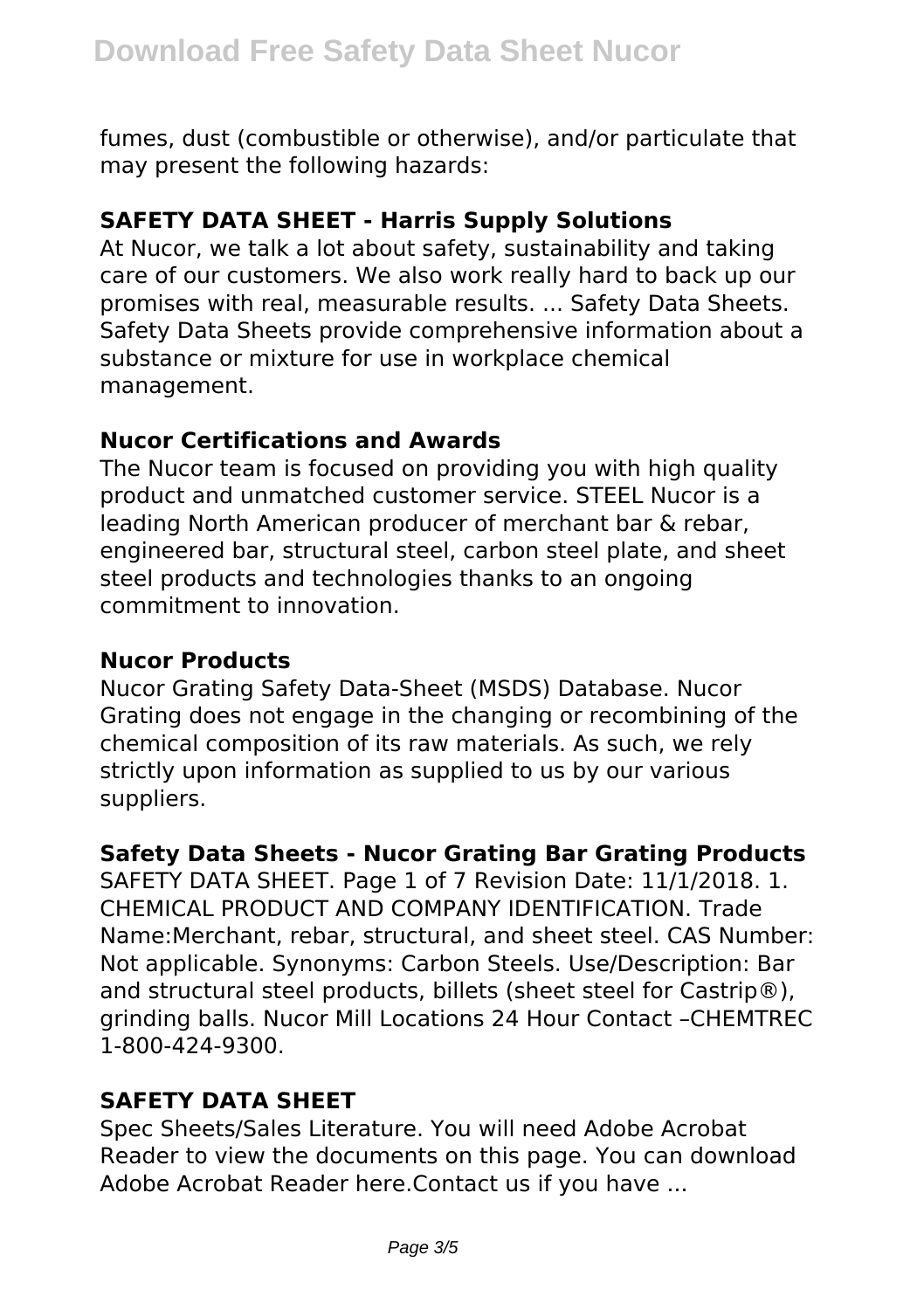#### **Standard Pipe A53 – Nucor Tubular Products**

To ensure the safety of our rebar products, we have a copy of Nucor's steel rebar safety data sheet (SDS) below. Browse the document below and get in touch with your questions. View Nucor's Safety Data Sheet Harris Supply Solutions is a wholesale distributor for customers looking for a long-term partnership.

# **Steel Rebar Compliance & Safety - Rebar SDS | Harris ...**

Safety data sheets for each brand we service can be browsed in PDF below. Safety Data Sheets for our Products. AK Steel - Aluminized Steel [952.75 KB] ... Nucor - Galvanized Sheet Steel [536.72 KB] Nucor - Mercant, Rebar, Structural, and Select Steel Grades [629.01 KB]

#### **Safety Data Sheets - Kloeckner Metals Corporation**

SAFETY DATA SHEET Product Identifier: ASTM A500, ASTM A252, ASTM A513 and ASTM A1085 Manufacturer: Independence Tube Chicago Independence Tube Marseilles Independence Tube Decatur Independence Tube Trinity 6226 West 74th Street 1201 East Broadway 2000 Independence Ave N.W. 2000 Cooperage Way Chicago, Illinois 60638 Marseilles, Illinois 61341 ...

# **SAFETY DATA SHEET - nucortubular.com**

SAFETY DATA SHEET. MAXIMA 256. Product number: 161047 / 192003 / 193023 / 192023 / 161048 / 161042. SAFETY DATA SHEET. 1. Identification Product identifierMAXIMA 256 Other means of identification Product number161047 / 192003 / 193023 / 192023 / 161048 / 161042. Recommended useDisinfectant Cleaner.

# **SAFETY DATA SHEET**

STEEL PRODUCTS AS SOLD BY NUCOR ARE NOT HAZARDOUS PER OSHA GHS 29 CFR 1910, 1915, 1926. However, individual customer processes, (such as welding, sawing, brazing, grinding, abrasive blasting, and machining) may result in the formation of fumes, dust (combustible or otherwise), and/or particulate that may present the following hazards:

# **SAFETY DATA SHEET - Kloeckner Metals Corporation**

MATERIAL SAFETY DATA SHEET 1. CHEMICAL PRODUCT AND